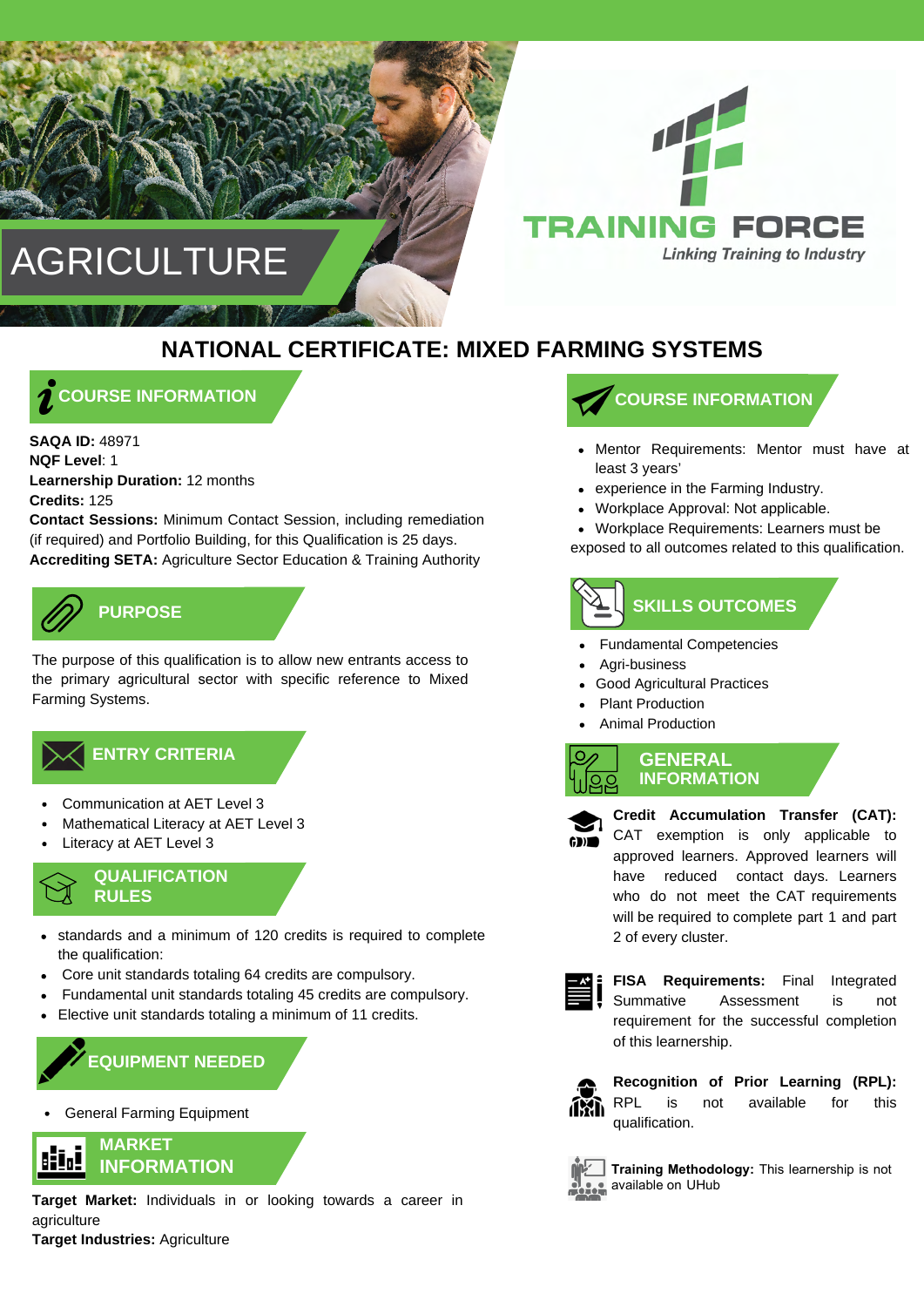

## **AGRICULTURE**

### **Unit Standards**

#### **CLUSTER 1 (PART 1) – ORIENTATION TO THE AGRICULTURE BUSINESS**

| <b>OUTCOME SAQA ID</b> |        | <b>NAME OF UNIT STANDARD</b>                             | <b>CREDITS</b> |
|------------------------|--------|----------------------------------------------------------|----------------|
| Core                   | 116166 | Apply basic food safety practices                        |                |
| Core                   | 116158 | Apply basic agricultural enterprise selection principles |                |

■ Recommended training days for Cluster 1 (part 1) is 1 day

#### **CLUSTER 1 (PART 2) - ORIENTATION TO THE AGRICULTURE BUSINESS – CREDIT ACCUMULATION TRANSFER IS APPLICABLE TO THE UNIT STANDARDS BELOW**

| <b>OUTCOME SAQA ID</b> |       | <b>NAME OF UNIT STANDARD</b>                                                       | <b>CREDITS</b> |
|------------------------|-------|------------------------------------------------------------------------------------|----------------|
| <b>Fundamental</b>     | 12470 | Write for a variety of different purposes                                          | 6              |
| <b>Fundamental</b>     | 12471 | Explore and use a variety of strategies to learn (revised)                         |                |
| <b>IFundamental</b>    | 12462 | Engage in a range of speaking and listening interactions for a variety of purposes | 6              |
| <b>Fundamental</b>     | 12469 | Read and respond to a range of text types                                          | 6              |

■ Recommended training days for Cluster 1 (part 2) is 4 days

#### **CLUSTER 2 (PART 1) - APPLY QUALITY STANDARDS AND PROCEDURES IN AGRICULTURAL PRACTICES**

| <b>OUTCOME SAQA ID</b> |        | <b>NAME OF UNIT STANDARD</b>                                                                                                     | <b>CREDITS</b> |
|------------------------|--------|----------------------------------------------------------------------------------------------------------------------------------|----------------|
| ∎Core                  | 116159 | Identify the need for capital and understand the need for the recording of the income and<br>different costs in an agri-business |                |
| <b>Core</b>            | 116164 | Demonstrate an understanding of the importance of marketing                                                                      |                |
| <b>Core</b>            | 116168 | Maintain basic water quality                                                                                                     |                |
| ∎Core                  | 116167 | Select, use and care for hand tools and basic equipment and infrastructure                                                       |                |
| ∎Core                  | 116169 | Understand how sustainable farming systems conserve natural resources                                                            | Δ              |
| Elective               | 116149 | Understand organic market requirement                                                                                            | 3              |

■ Recommended training days for Cluster 2 (part 1) is 3 days

#### **CLUSTER 2 (PART 2) - APPLY QUALITY STANDARDS AND PROCEDURES IN AGRICULTURAL PRACTICES – CREDIT ACCUMULATION TRANSFER IS APPLICABLE TO THE UNIT STANDARDS BELOW**

| <b>OUTCOME SAQAID</b> |      | I NAME OF UNIT STANDARD .                            | <b>CREDITS</b> |
|-----------------------|------|------------------------------------------------------|----------------|
| Fundamental           | 7451 | Collect, analyse, use and communicate numerical data |                |

■ Recommended training days for Cluster 2 (part 2) is 1 day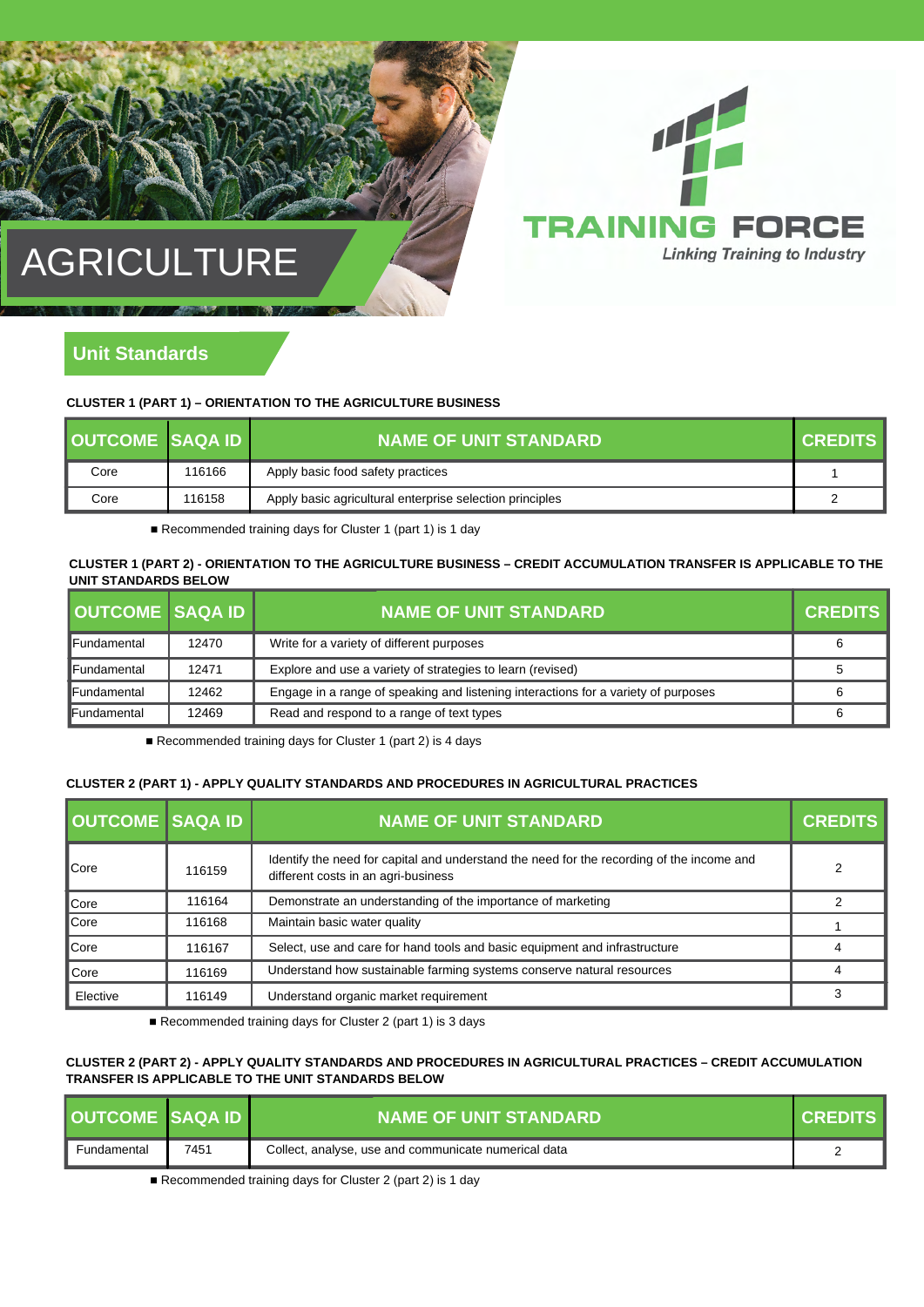

## AGRICULTURE

## **Unit Standards**

**CLUSTER 3 (PART 1) - PRODUCTION PROCESS IN AGRICULTURE**

| <b>OUTCOME SAOA ID</b> |        | <b>NAME OF UNIT STANDARD</b>                                                                                          | <b>CREDITS</b> |
|------------------------|--------|-----------------------------------------------------------------------------------------------------------------------|----------------|
| <b>C</b> ore           | 116191 | Apply standard animal feeding procedures                                                                              | 6              |
| <b>∎</b> Core          | 116165 | Define production and understand the basic activities of production / conversion in the agri-<br>business environment |                |
| <b>C</b> ore           | 116172 | Apply elementary farm layout and infrastructure                                                                       |                |
| <b>IElective</b>       | 116209 | Demonstrate an understanding of agri/ecotourism as a system at micro level                                            |                |

■ Recommended training days for Cluster 3 (part 1) is 3 days

#### **CLUSTER 3 (PART 2) - PRODUCTION PROCESS IN AGRICULTURE – CREDIT ACCUMULATION TRANSFER IS APPLICABLE TO THE HIGHLIGHTED UNIT STANDARDS BELOW**

| <b>OUTCOME SAQA ID</b> |        | <b>NAME OF UNIT STANDARD</b>                                                                 | <b>CREDITS</b> |
|------------------------|--------|----------------------------------------------------------------------------------------------|----------------|
| lFundamental           | 116157 | Demonstrate an understanding of the basic concepts of sustainable farming systems            | 4              |
| Fundamental            | 7463   | Describe and represent objects and the environment in terms of shape, space, time and motion | っ              |
|                        |        | $\equiv$ December 2014 of the light of the Contraction O for an O) is A signal               |                |

■ Recommended training days for Cluster 3 (part 2) is 1 day

#### **CLUSTER 4 (PART 1) - MANAGE RESOURCES AND ACTIVITIES FOR PRODUCTION IN AGRICULTURAL ENVIRONMENT**

| <b>OUTCOME SAQA ID</b> |        | <b>NAME OF UNIT STANDARD</b>                                                                                | <b>CREDITS</b> |
|------------------------|--------|-------------------------------------------------------------------------------------------------------------|----------------|
| ∎Core                  | 116160 | Apply basic human resource management principles and practices applicable in an<br>agricultural environment | 2              |
| <b>∥</b> Core          | 116206 | Fertilise soil and attend to basic plant nutrition                                                          |                |
| <b></b> Core           | 116163 | Handle inputs and stock in agri-business                                                                    |                |
| ∥Core                  | 116201 | Harvest agricultural crops                                                                                  |                |
| <b>Core</b>            | 116204 | Recognise pests, diseases and weeds on crops                                                                | 5              |
| <b>Core</b>            | 116200 | Plant the crop under supervision                                                                            | 4              |
| <b></b> Core           | 116203 | Manipulate plants                                                                                           |                |

■ Recommended training days for Cluster 4 (part 1) is 6 days

#### **CLUSTER 4 (PART 2) - MANAGE RESOURCES AND ACTIVITIES FOR PRODUCTION IN AGRICULTURAL ENVIRONMENT – CREDIT ACCUMULATION TRANSFER IS APPLICABLE TO THE UNIT STANDARDS BELOW**

| <b>OUTCOME SAQA ID</b> |        | <b>NAME OF UNIT STANDARD</b>                                                             | <b>CREDITS</b> |
|------------------------|--------|------------------------------------------------------------------------------------------|----------------|
| Fundamental            | 7461   | Use maps to access and communicate information concerning routes, location and direction |                |
| Fundamental            | 116156 | Collect agricultural data                                                                |                |
| Fundamental            | 7447   | Working with numbers in various contexts                                                 | b              |

■ Recommended training days for Cluster 4 (part 2) is 1 day